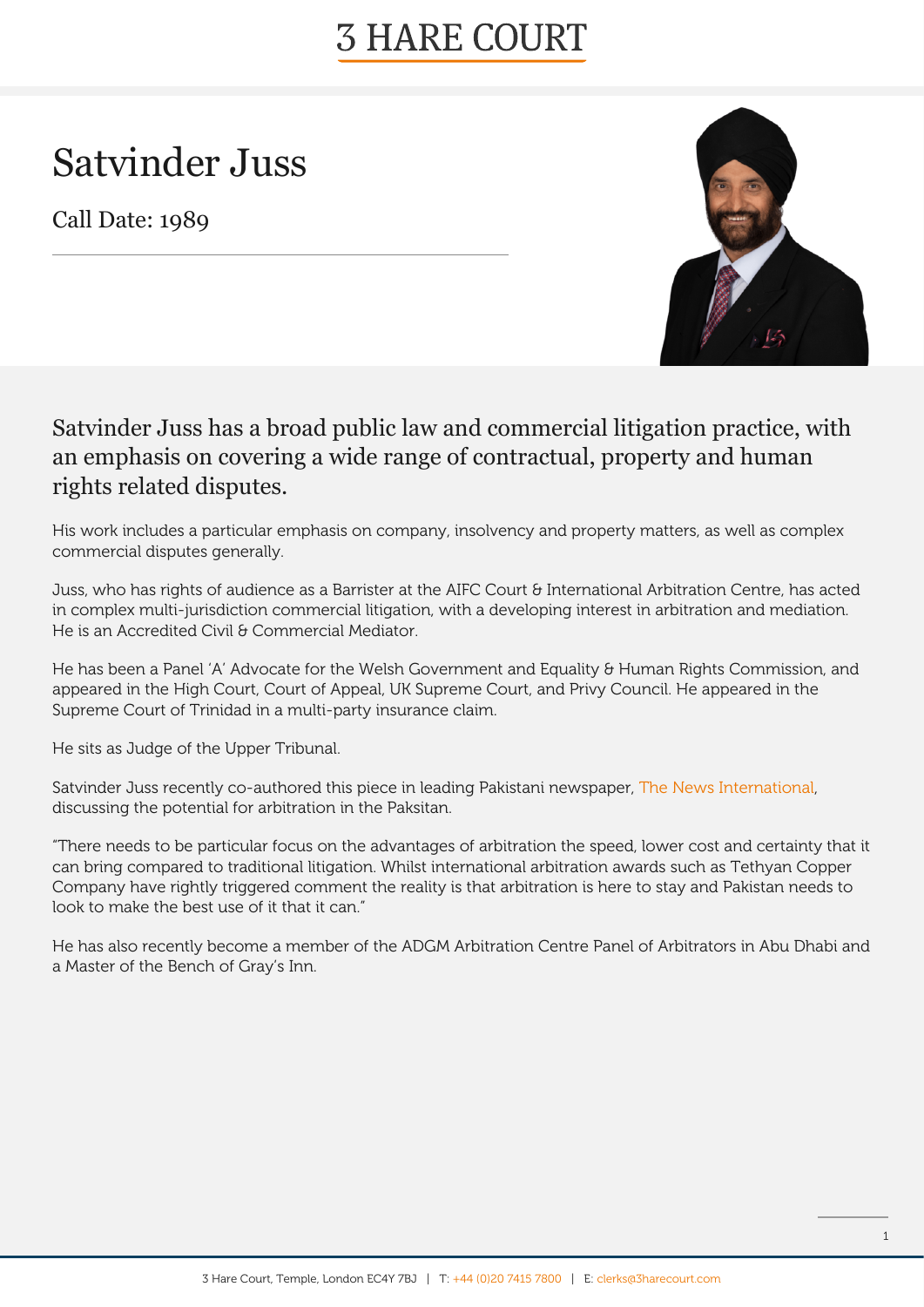## **3 HARE COURT**

### Legal Services

#### Direct Access

Satvinder is able to accept instructions directly from members of the public, companies and other entities through the public access scheme (also known as direct access). He has acted, advised and drafted pleadings and documents for a number of individuals and small and medium sized businesses on a direct access basis. He is happy to accept instructions on a direct basis in appropriate cases. If you wish to instruct Satvinder on a direct basis, please speak to the clerks.

For more information on public access, please see the [Bar Council website](https://www.barcouncil.org.uk/bar-council-services/for-the-public.html).

#### Public Inquiries

Satvinder Juss has extensive public law experience over 25 years, having appeared in all the regular courts up to, and including the UK Supreme Court and Privy Council. He has offered Advice in the Grenfell Tower Inquiry and the China Tribunal Inquiry on Organ Transplant Abuse.

### Publications

- [How the law came to support slavery](https://3xuhxi1g279p1z966c3knla6-wpengine.netdna-ssl.com/wp-content/uploads/2020/12/nlj_2020_issue7904_oct_comment_juss.pdf) New Law Journal
- 'The Execution of Bhagat Singh' (Harper Collins, 2021)
- 'Transnational Refugee Law" (in Oxford Handbook of Transnational Law, 2021)
- "The Justiciability of Religion" (In Journal of Law & Religion)
- "The Prerogative in Colonial Constitutional Law" (in Juss & Sunkin, 'Leading Cases in Public Law')
- "Unconstitutionalising India's Death Penalty Law" (in Juss, 'Human Rights in India')

### Memberships

- Fellow of the Royal Society of Arts
- Fellow of the International Academy of Freedom of Religion & Belief (Washington DC)
- Board Member of 'Encounter'
- Member of the Society of Legal Scholars